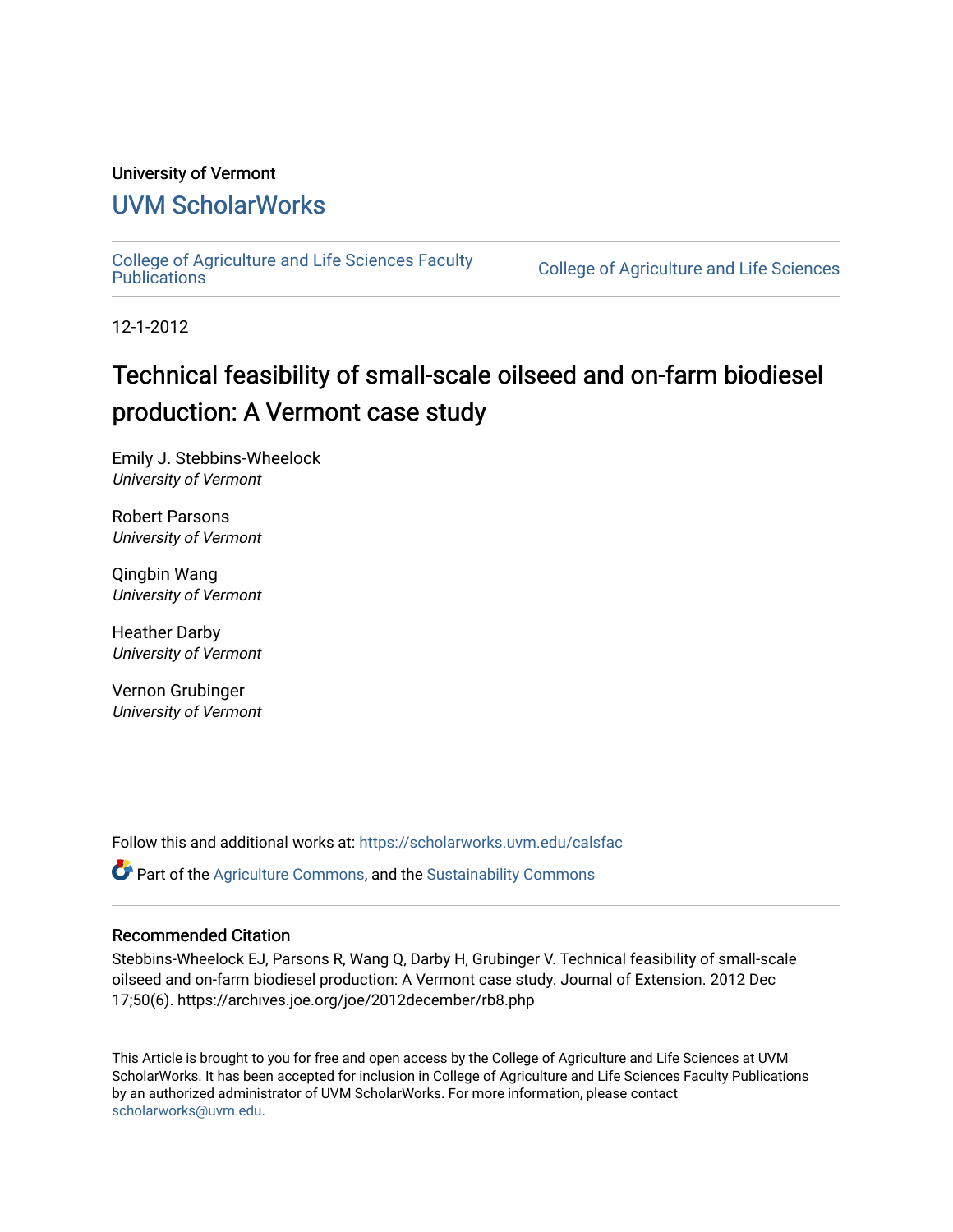

Journal of Extension

**December 2012 Volume 50 Number 6 Article Number: 6RIB8**

## **Technical Feasibility of Small-Scale Oilseed and On-Farm Biodiesel Production: A Vermont Case Study**

**Emily J. Stebbins-Wheelock**

Strategic Planner

Office of the Vice President for Finance and Administration

[emily.stebbins-wheelock@uvm.edu](mailto:emily.stebbins-wheelock@uvm.edu)

## **Robert Parsons**

Professor and Extension Professor

Department of Community Development and Applied Economics

[bob.parsons@uvm.edu](mailto:bob.parsons@uvm.edu)

## **Qingbin Wang**

Professor

Department of Community Development and Applied Economics

[qingbin.wang@uvm.edu](mailto:qingbin.wang@uvm.edu)

## **Heather Darby**

Extension Associate Professor Department of Plant and Soil Science

[heather.darby@uvm.edu](mailto:heather.darby@uvm.edu)

## **Vernon Grubinger**

Extension Professor Department of Plant and Soil Science

[vernon.grubinger@uvm.edu](mailto:vernon.grubinger@uvm.edu)

University of Vermont

Burlington, Vermont

*Abstract: This article investigates the technical feasibility of small-scale oilseed*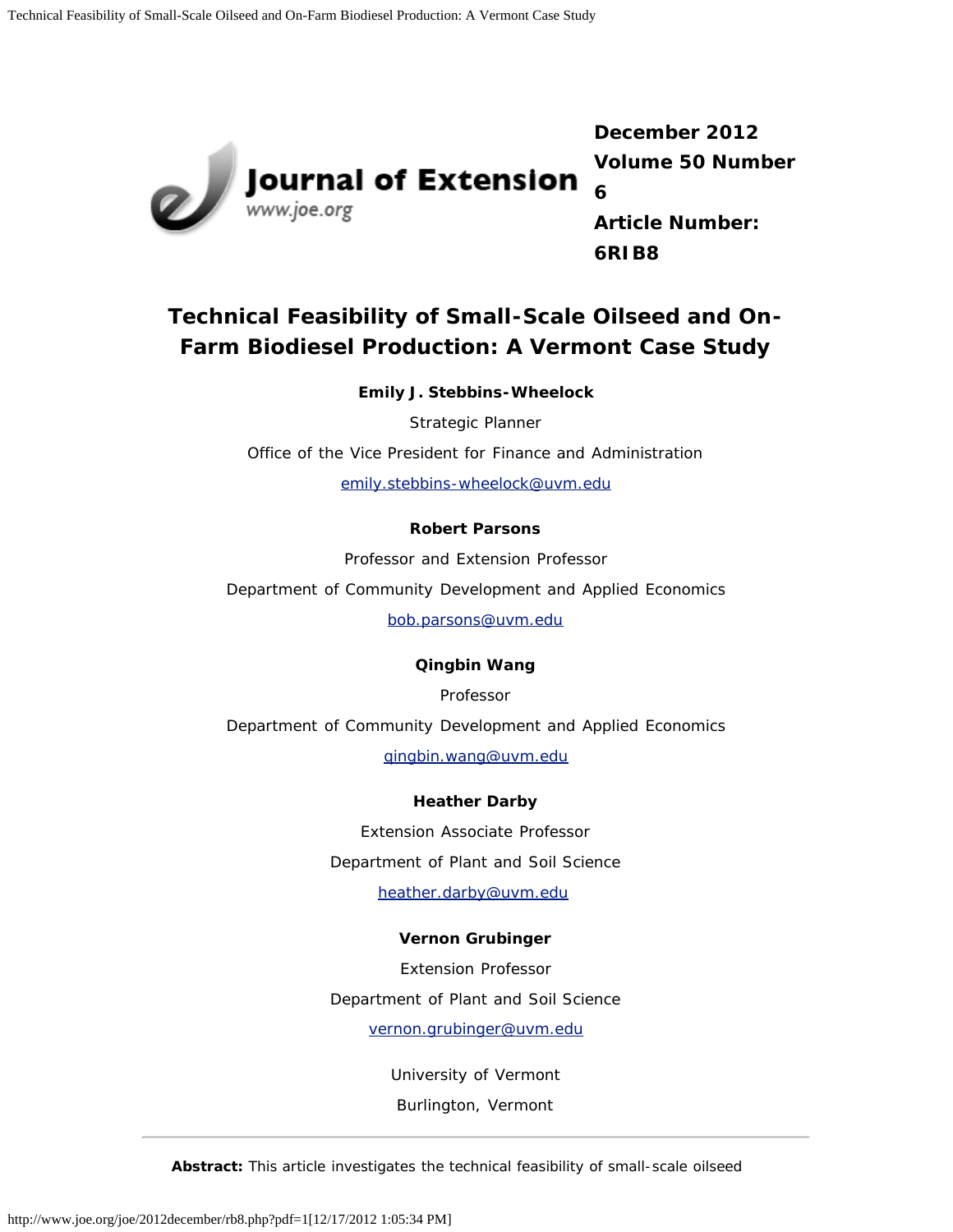*production and on-farm processing of biodiesel and livestock feed using primary data from two Vermont farms. Results indicate that small-scale production of sunflowers, canola, and soybeans, and on-farm processing of livestock feed and biodiesel are technically feasible, but yields depend on many factors. Increased local expertise, information-sharing among the farm and Extension communities, and improved access to harvesting and processing equipment can improve productivity and efficiency. Additional experience in seed drying and expeller pressing techniques should reduce fat content in the seed meal, improve meal value, and improve oil production efficiency.*

### **Introduction**

Concerns about dairy farm viability, livestock feed costs, greenhouse gas emissions, and fossil fuel reliance have spurred interest in on-farm processing of biodiesel and livestock meal from oilseed crops. This interest is especially high in Vermont, where dairy farming, which accounts for 65% of total farm receipts, has faced severe economic challenges in the last decade (Economic Research Service, 2011). Vermont imports significant quantities of heating oil, diesel fuel, and high-protein oilseed meal for livestock. If Vermont farmers could grow and harvest oilseed crops, press the seeds into vegetable oil and oilseed meal, and process the oil into biodiesel, they could independently produce both liquid biofuel and livestock feed.

The feasibility of farm-scale biodiesel production from oilseed crops has been investigated for oilseed-producing regions of the U.S. by Kenkel and Holcomb (2008); Australia by Carter (2006), Kingwell and Plunkett (2006), and Whittington (2006); and Scotland by Booth, Booth, Cook, Ferguson, and Walker (2005).

Production of oilseed crops is rare in Vermont, however, and small-scale oilseed and on-farm biodiesel production remain largely unproven concepts. Vermont farmers generally have neither the necessary equipment nor experience to raise these crops, and processing oilseeds into biodiesel is an emerging area of knowledge and experience in the Northeast U.S.

This article investigates the technical feasibility of small-scale oilseed production and on-farm processing of livestock feed and biodiesel based on data from two Vermont farms experimenting with these enterprises in cooperation with University of Vermont (UVM) Extension. This research provides needed technical information to farmers, entrepreneurs, and educators who are exploring growing biodiesel feedstocks, processing oilseeds, or producing biodiesel. In addition, this article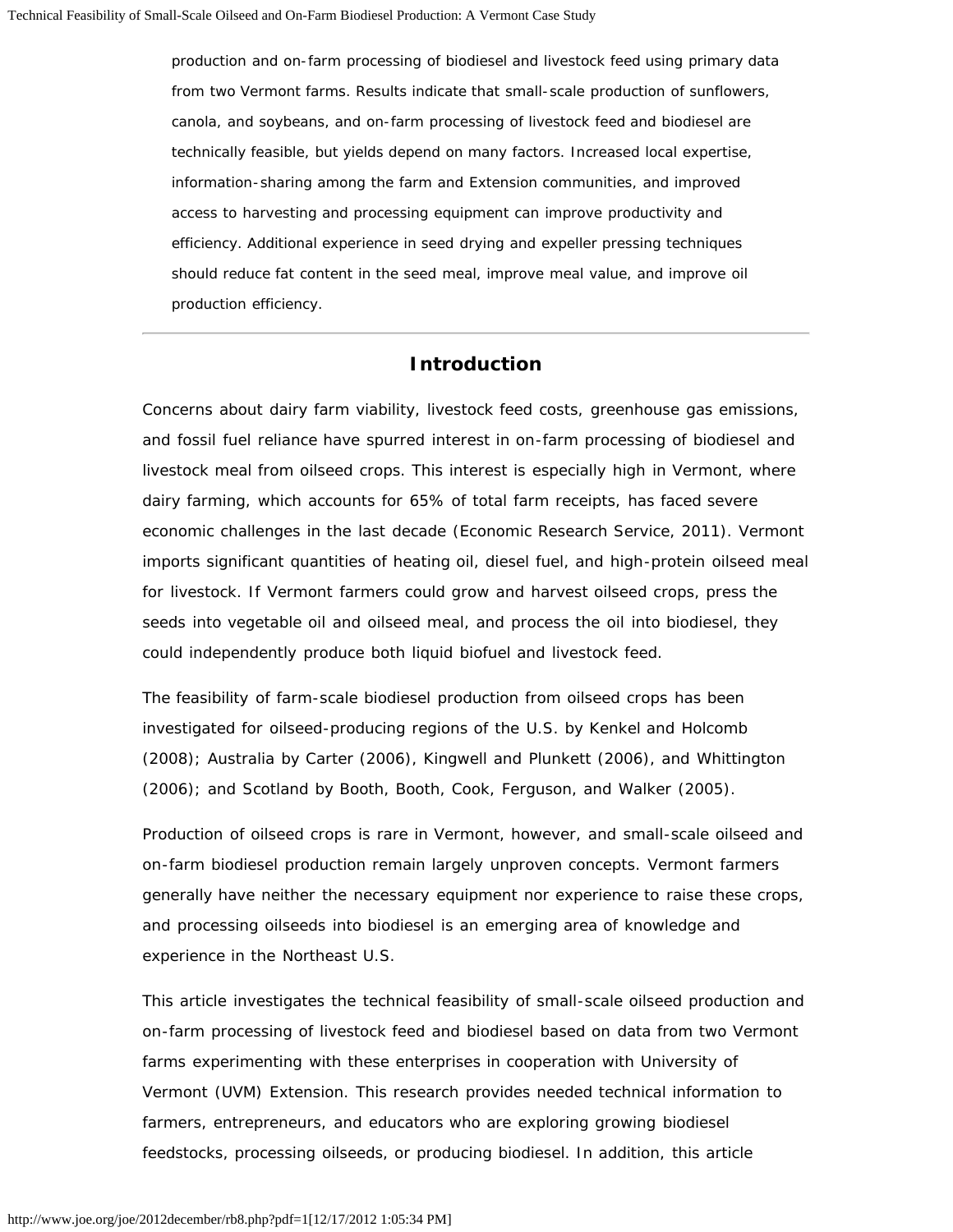discusses the role of Extension educators in developing programs for interested farmers.

## **Data and Methods**

The research reported here relies on quantitative and qualitative data from two case study farms in Vermont engaged in the three stages of biodiesel production from local feedstocks: (1) crop production, harvest, and storage; (2) oil and meal production by seed extrusion; and (3) biodiesel production.

Crop yields and production techniques were obtained from field- and small-scale replicated trials of oilseed crops at the case study farms conducted in 2006 and 2007 by UVM Extension specialists Heather Darby and Vernon Grubinger (Darby & Hills, 2007; Grubinger, 2007). Data on the oil and oilseed meal yield and meal nutrient content were also collected from the case study sites.

Crop, oil, and meal yield results are compared to typical yields for the U.S. Results for the nutrient analysis of the oilseed meals are compared to commercial livestock meals. The initial research required entrepreneurship in planning, harvesting, and storage because the farmers and Extension educators had little experience with oilseeds. There were some losses due to weather and birds, and some data were not recorded by the farmer as is commonly encountered with on-farm research. Yet the data reveal the potential and challenges for producing these crops, as well as additional research needs.

## **Results**

#### **Crop Production**

Results from UVM Extension field trials indicate that oilseed crops can be grown successfully in Vermont. Although yields were affected by several factors—including the cultivar, weather and soil conditions, rates of germination and emergence, weed pressure (especially for canola and mustard), and bird damage to sunflowers—the data suggest that attaining yields comparable to those typical in higher oilseedproducing regions of the U.S. is possible in Vermont (Table 1).

#### **Table 1.**

Crop Yields from 2006 and 2007 Vermont Oilseed Field Trials

|      |          |               | Yield                         | Typical U.S. |
|------|----------|---------------|-------------------------------|--------------|
| Crop | Variety* | <b>I</b> Date | Moisture   (Ibs/acre)   Yield |              |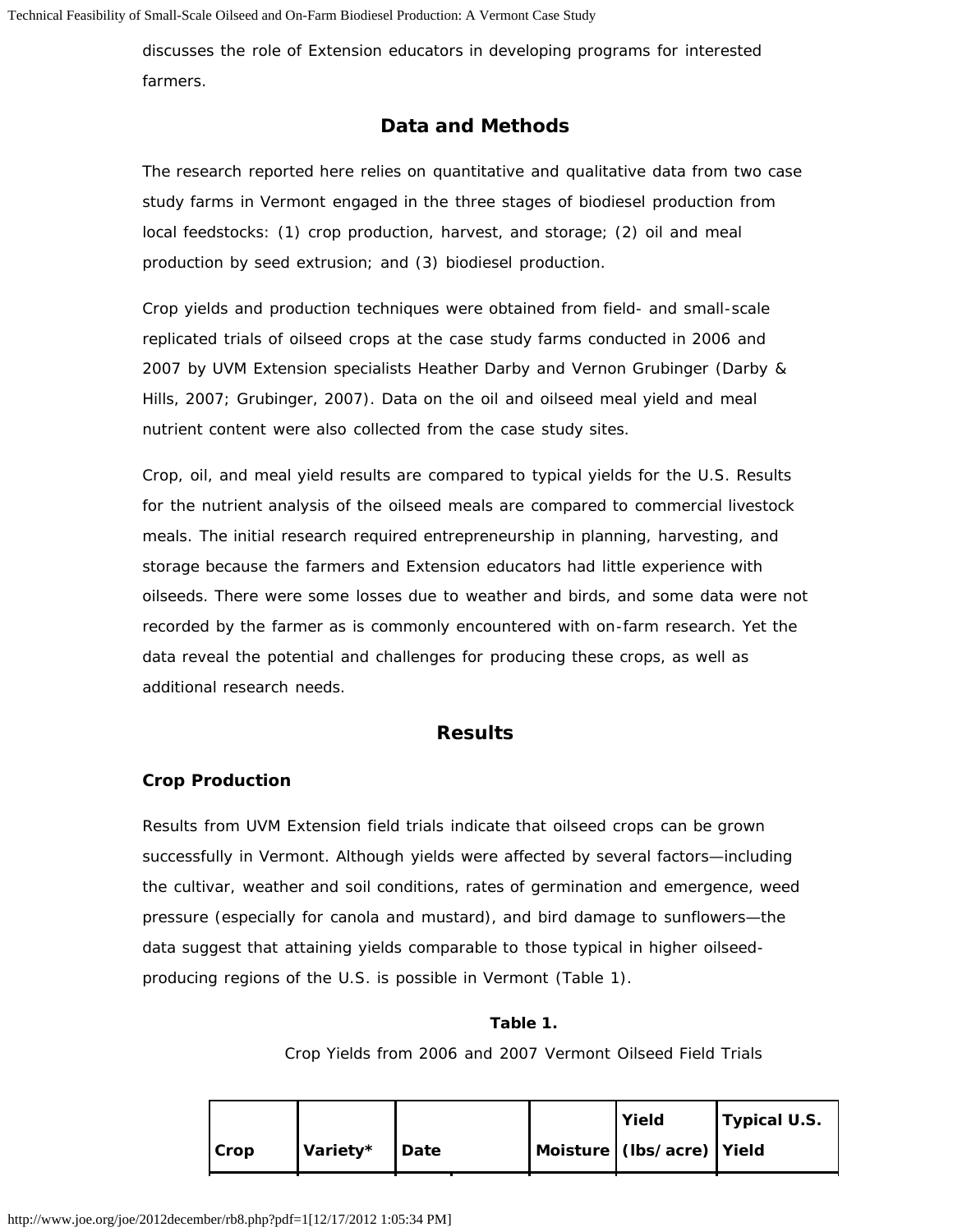|                          |                 |           | Plant   Harvest                 |                      |      | (lbs/acre)** |  |  |  |
|--------------------------|-----------------|-----------|---------------------------------|----------------------|------|--------------|--|--|--|
| 2006 trials              |                 |           |                                 |                      |      |              |  |  |  |
| <b>Case Study Farm A</b> |                 |           |                                 |                      |      |              |  |  |  |
| Canola                   | Hyola 401       | May<br>9  | Aug 25                          | 7.7%<br>1404<br>1800 |      |              |  |  |  |
| Canola                   | Croplan<br>601  | May<br>9  | Aug 25                          | 7.9%                 | 1128 | 1800         |  |  |  |
| Canola                   | Oscar           | May<br>9  | <b>Aug 25</b>                   | 8.3%                 | 996  | 1800         |  |  |  |
| Canola                   | Hyola 420       | May<br>9  | Aug 25                          | 8.0%                 | 984  | 1800         |  |  |  |
| Canola                   | <b>KAB 36</b>   | May<br>9  | Aug 25                          | 9.4%                 | 756  | 1800         |  |  |  |
| Sunflower                | IS 6521         | May<br>10 | Oct 6                           | 8.0%                 | 2200 | 2500         |  |  |  |
| Soybean                  | IA 24, IF<br>61 | May<br>10 | Crop failure due to wet weather |                      |      |              |  |  |  |
| <b>Case Study Farm B</b> |                 |           |                                 |                      |      |              |  |  |  |
| Canola                   | Croplan<br>601  | May<br>19 | Not<br>reported                 | 13.6%                | 1750 | 1800         |  |  |  |
| Canola                   | <b>KAB 36</b>   | May<br>19 | Not<br>reported                 | 12.0%                | 1608 | 1800         |  |  |  |
| Canola                   | Oscar           | May<br>19 | Not<br>reported                 | 11.5%                | 1363 | 1800         |  |  |  |
| Canola                   | Croplan<br>601  | May<br>29 | Not<br>reported                 | 13.0%                | 1200 | 1800         |  |  |  |
| Canola                   | <b>KAB 36</b>   | May<br>29 | Not<br>reported                 | 14.0%                | 1337 | 1800         |  |  |  |
| Canola                   | Oscar           | May<br>29 | Not<br>reported                 | 12.4%                | 1000 | 1800         |  |  |  |
| 2007 trials              |                 |           |                                 |                      |      |              |  |  |  |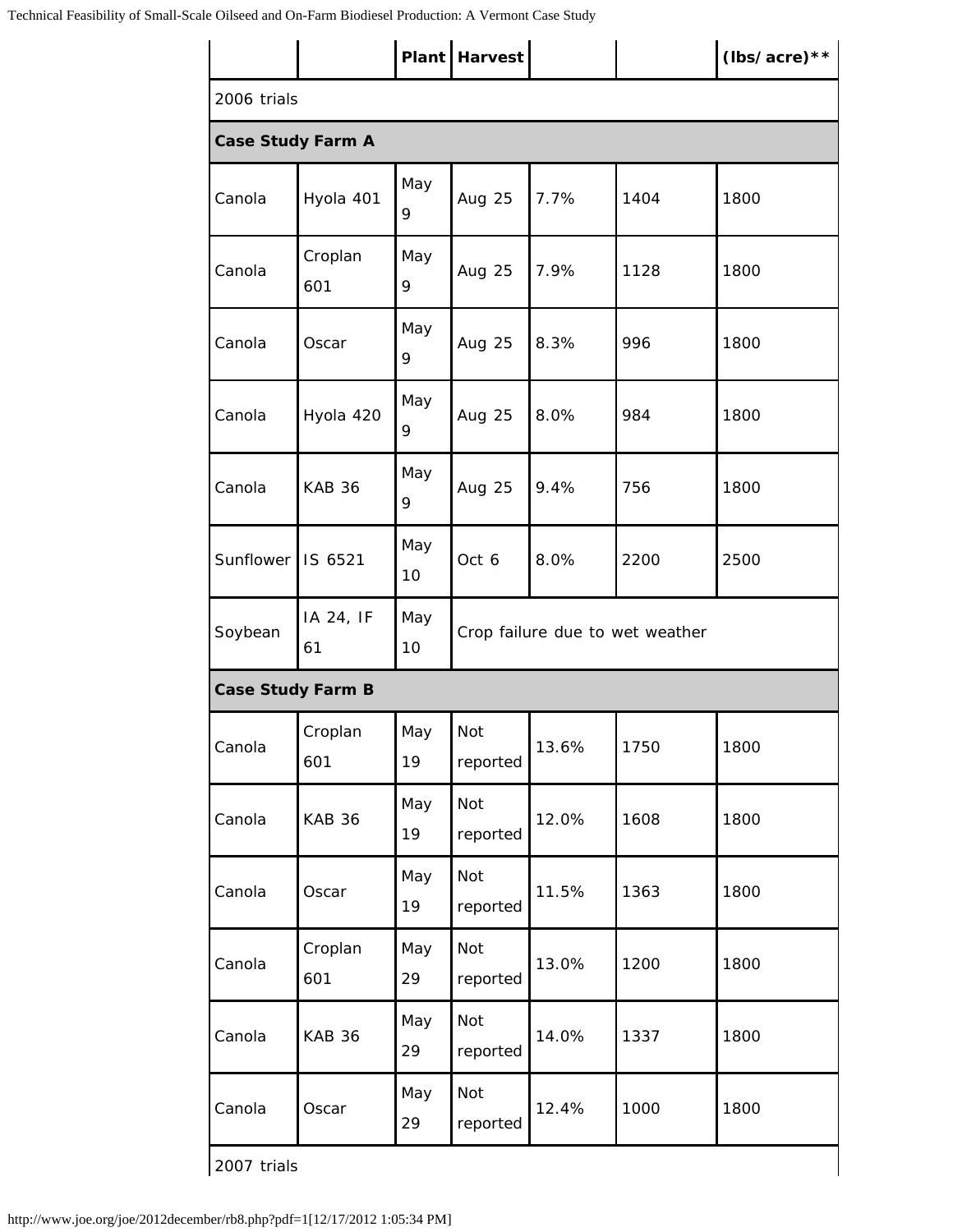| <b>Case Study Farm A</b> |                       |           |               |                        |      |      |  |  |  |  |
|--------------------------|-----------------------|-----------|---------------|------------------------|------|------|--|--|--|--|
| Canola                   | Croplan<br>601        | May<br>9  | Aug 14        | 15.2%                  | 792  | 1800 |  |  |  |  |
| Mustard                  | Golden                | May<br>9  | Aug 14        | 11.1%                  | 861  | 2000 |  |  |  |  |
| Sunflower                | Hysun1521             | May<br>9  | Sept 9        | 7.0%                   | 1643 | 2000 |  |  |  |  |
| Sunflower                | Seeds2000<br>Defender | May<br>9  | Sept 9        | 8.0%                   | 1854 | 2000 |  |  |  |  |
| Sunflower IS 6039        |                       | May<br>9  | Sept 9        | 10.0%                  | 1806 | 2000 |  |  |  |  |
| Sunflower IS 6111        |                       | May<br>9  | Sept 9        | 6.0%                   | 1247 | 2000 |  |  |  |  |
| Sunflower   IS 6521      |                       | May<br>9  | Sept 9        | 8.0%                   | 1454 | 2000 |  |  |  |  |
| Sunflower IS 4049        |                       | May<br>9  | Sept 9        | 8.0%                   | 2397 | 2000 |  |  |  |  |
| <b>Case Study Farm B</b> |                       |           |               |                        |      |      |  |  |  |  |
| Canola                   | Croplan<br>601        | May<br>23 | Sept 5        | <b>Not</b><br>reported | 3160 | 1800 |  |  |  |  |
| Canola                   | Oscar                 | May<br>23 | Sept 5        | Not<br>reported        | 2600 | 1800 |  |  |  |  |
| Canola                   | Croplan<br>Python     | May<br>23 | Sept 5        | Not<br>reported        | 3360 | 1800 |  |  |  |  |
| Sunflower                | Hysun<br>1521         | May<br>23 | October<br>17 | 12.0%                  | 1439 | 2000 |  |  |  |  |
| Sunflower                | Seeds2000<br>Blazer   | May<br>23 | October<br>17 | 13.0%                  | 2146 | 2000 |  |  |  |  |
| Sunflower                | Croplan<br>803        | May<br>23 | October<br>17 | 12.0%                  | 1247 | 2000 |  |  |  |  |
|                          |                       |           |               |                        |      |      |  |  |  |  |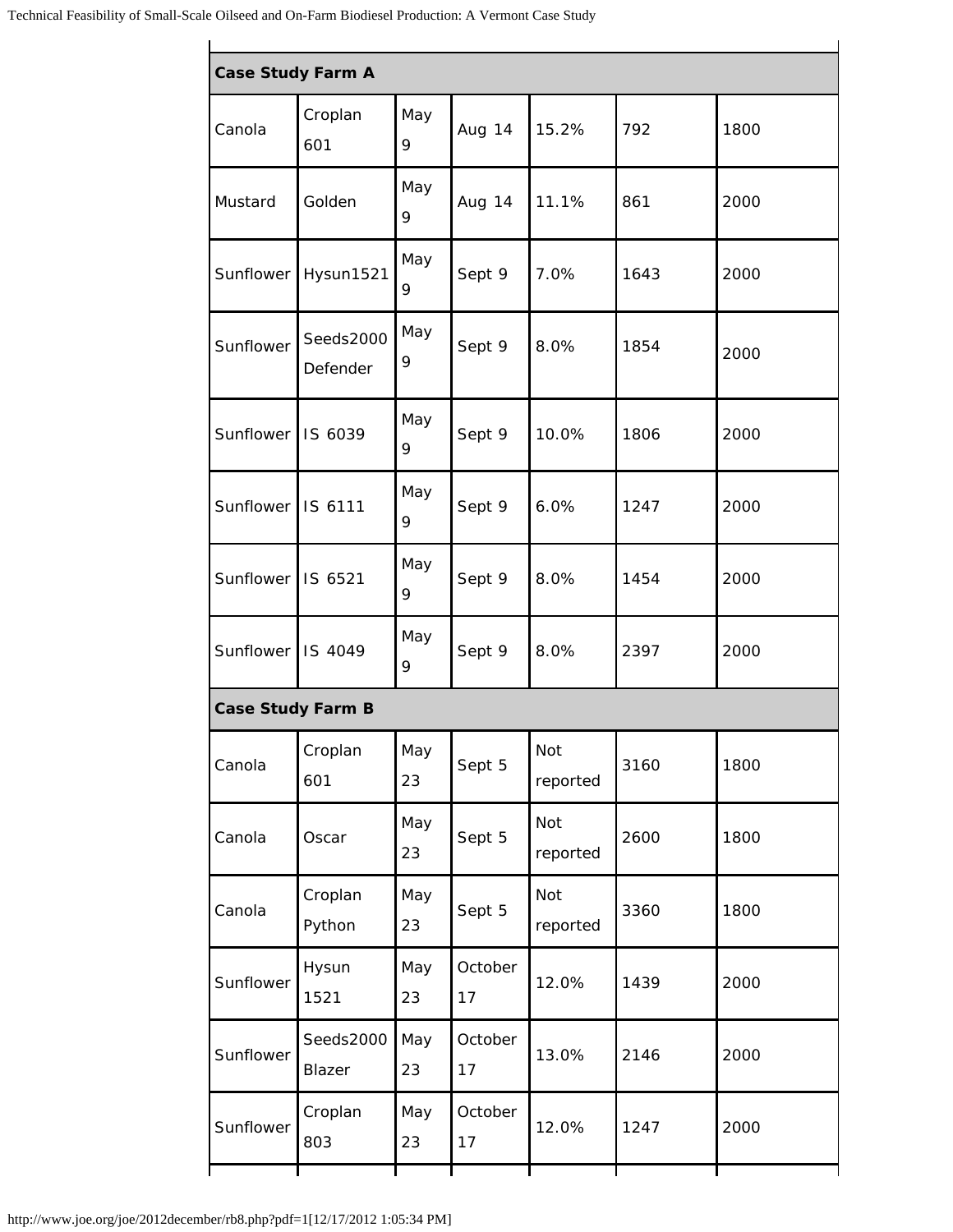| Sunflower                                                                 | Croplan<br>322NS |  | May October 13.0% | 13.0% 1527 |  | 2000 |  |  |
|---------------------------------------------------------------------------|------------------|--|-------------------|------------|--|------|--|--|
| *All seeds were non-transgenic, or non-genetically modified (GMO).        |                  |  |                   |            |  |      |  |  |
| ** Sources: Kandel, 2010; National Agricultural Statistics Service, 2011; |                  |  |                   |            |  |      |  |  |
| Putnam et al., 2000.                                                      |                  |  |                   |            |  |      |  |  |

The greatest challenges to optimizing oilseed crop production in Vermont are lack of familiarity with insects, diseases, and their control methods; scarcity of and lack of familiarity with necessary equipment for harvesting and storage; and inadequate time for crop maturation prior to harvest.

Harvesting oilseeds requires either a combine or a swather, and finding affordable equipment of this type in Vermont is difficult, although used equipment is available from other regions such as the Midwest. Both case study farms are using oldermodel combines that have been modified for sunflower and canola harvesting.

Obtaining the proper seed moisture in the field prior to harvest is also a challenge in Vermont, where the relatively short growing season and damp autumns make it difficult for oilseed crops to dry down in the field. Oilseed crops generally should be as dry as possible at harvest for optimal handling, storage, and prevention of mold and spoilage. Thus, post-harvest drying must often be performed to assure oilseed quality.

Once harvested, the oilseeds may also need cleaning to remove chaff, weeds, and other impurities that can cause the seed to heat up during storage, reduce the quality of the meal, and trigger mold growth that can reduce oil quality. Early experience at the case study farms has shown that the need for seed cleaning depends on the type of seed, the amount of weeds in the field, the effectiveness of harvesting equipment and techniques in picking up the crop and cleanly separating seed from other material.

Finally, adequate facilities for both initial seed drying and keeping seeds dry in storage are essential. At Study Farm B, harvest moistures have ranged from 13% to 20%, whereas the optimal moisture content for mold-free storage and pressing is approximately 9%. Farmers growing these crops in Vermont will therefore need facilities and equipment for drying or aerating the seeds after harvest. Study Farm B uses aerators placed in bins or bags of seed that have reportedly dried 14 tons of seed from 14% to 9% moisture in three days (R. Rainville, personal communication, October 16, 2008). Study Farm A has installed a solar-powered system using hot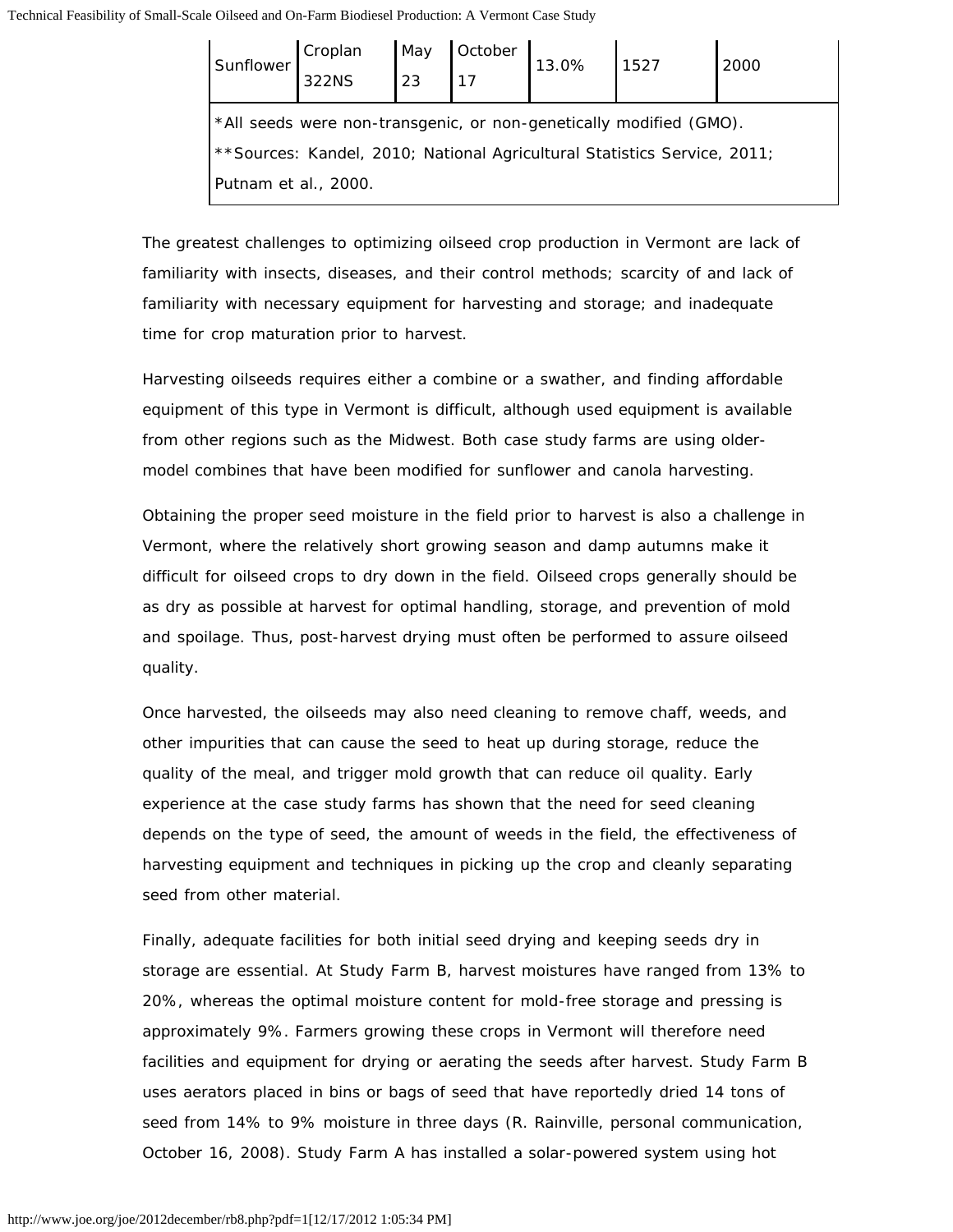water and a heat exchanger for drying seeds stored in a grain bin.

### **Oil and Meal Production**

Early experience with pressing oilseeds at the two study sites has shown that onfarm oil and meal production is technically feasible. The yield and quality of both the oil and meal appear to have strong potential to meet or exceed national averages and be competitive with commercial products, although additional experience with the equipment is necessary to maximize quality and consistency.

Oil and meal yields from 50-lb subsamples of seed grown and pressed at Case Study Farm A are shown in Table 2. The sunflower variety seeded at the highest rate (IS 4049) produced both the highest yield and the highest percent oil content, yielding 119 gallons of oil per acre. Although canola oil yields are relatively low, Grubinger believes that with better growing and harvesting practices, canola seed yields of 1 ton per acre are achievable and that 75 gallons of canola oil per acre could be expected for Vermont (2007).

| ۱<br>в<br>21 O<br>۰. |  |
|----------------------|--|
|----------------------|--|

| Case Study Farm A Oil and Meal Yields |  |  |  |  |  |
|---------------------------------------|--|--|--|--|--|
|---------------------------------------|--|--|--|--|--|

| Crop   | Variety        | Moisture   content | Oil                    | <b>Yield per</b><br>acre |               | <b>Typical</b><br>U.S. oil        |
|--------|----------------|--------------------|------------------------|--------------------------|---------------|-----------------------------------|
|        |                |                    |                        | Oil<br>(gall)            | Meal<br>(lbs) | yield<br>per<br>acre<br>$(gall)*$ |
| 2006   |                |                    |                        |                          |               |                                   |
| Canola | Hyola<br>401   | 7.7%               | Not<br>reported        | 26                       | 1205          | 122                               |
| Canola | Croplan<br>601 | 7.9%               | <b>Not</b><br>reported | 19                       | 985           | 122                               |
| Canola | Oscar          | 8.3%               | Not<br>reported        | 11                       | 910           | 122                               |
| Canola | Hyola<br>420   | 8.0%               | Not<br>reported        | 18                       | 846           | 122                               |
|        |                |                    |                        |                          |               |                                   |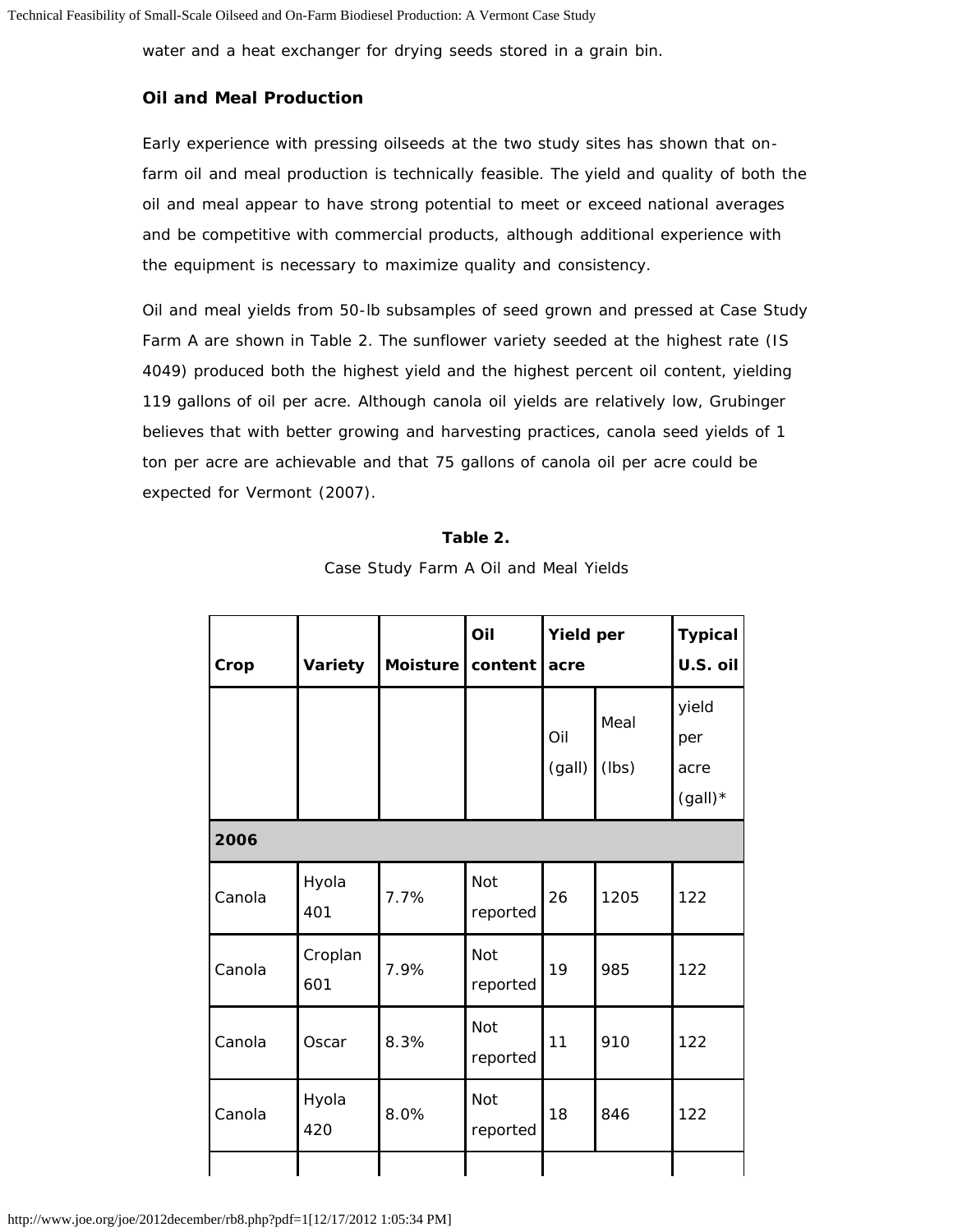Technical Feasibility of Small-Scale Oilseed and On-Farm Biodiesel Production: A Vermont Case Study

| Canola               | <b>KAB 36</b> | 9.4%                                    | Not<br>reported | Press<br>malfunction |                        | 122 |  |  |  |  |
|----------------------|---------------|-----------------------------------------|-----------------|----------------------|------------------------|-----|--|--|--|--|
| Sunflower            | IS 6521       | 8.0%                                    | Not<br>reported | 84<br>1563           |                        | 98  |  |  |  |  |
| 2007                 |               |                                         |                 |                      |                        |     |  |  |  |  |
| Sunflower            | Hysun<br>1521 | 7.0%                                    | 29%             | 64                   | Not<br>reported        | 98  |  |  |  |  |
| Sunflower   Defender |               | 8.0%                                    | 27%             | 66                   | <b>Not</b><br>reported | 98  |  |  |  |  |
| Sunflower IS 6039    |               | 10.0%                                   | 33%             | 79                   | Not<br>reported        | 98  |  |  |  |  |
| Sunflower   IS 6111  |               | 6.0%                                    | 29%             | 48                   | <b>Not</b><br>reported | 98  |  |  |  |  |
| Sunflower   IS 6521  |               | 8.0%                                    | 36%             | 71                   | <b>Not</b><br>reported | 98  |  |  |  |  |
| Sunflower IS 4049    |               | 8.0%                                    | 37%             | 119                  | <b>Not</b><br>reported | 98  |  |  |  |  |
|                      |               | *Source: Kurki, Hill, and Morris, 2010. |                 |                      |                        |     |  |  |  |  |

Producing the oil and meal is a technical challenge. Most Vermont farmers will need to purchase a new or used oilseed expeller press, which uses a motor-driven screw to push the seed against a small outlet under significant pressure to extract the oil. Expelling is a continuous method and can reduce meal fat content to 6%-7%, capturing 50%-85% of the available oil. For optimum oil extrusion, the seed must be clean and have a moisture content of 6% to 9%. If the seed is wet, it does not flow through the nozzle well, and if it is too dry, the press grinds the seed to dust.

The two case study farms have taken different approaches to their pressing equipment, each with advantages and disadvantages. Both presses have successfully pressed soybeans and canola, mustard, flax, and sunflower seeds. Study Farm A uses a Swedish-made expeller press (Täbypressen Model 70) that can press 1 ton of seed per day. With an automatic shutoff it can run unattended, but its relatively small nozzle makes it sensitive to jams, interruptions in the flow of seed, and overheating. Depending on feedstock and adjustment, this press can produce 1 to 3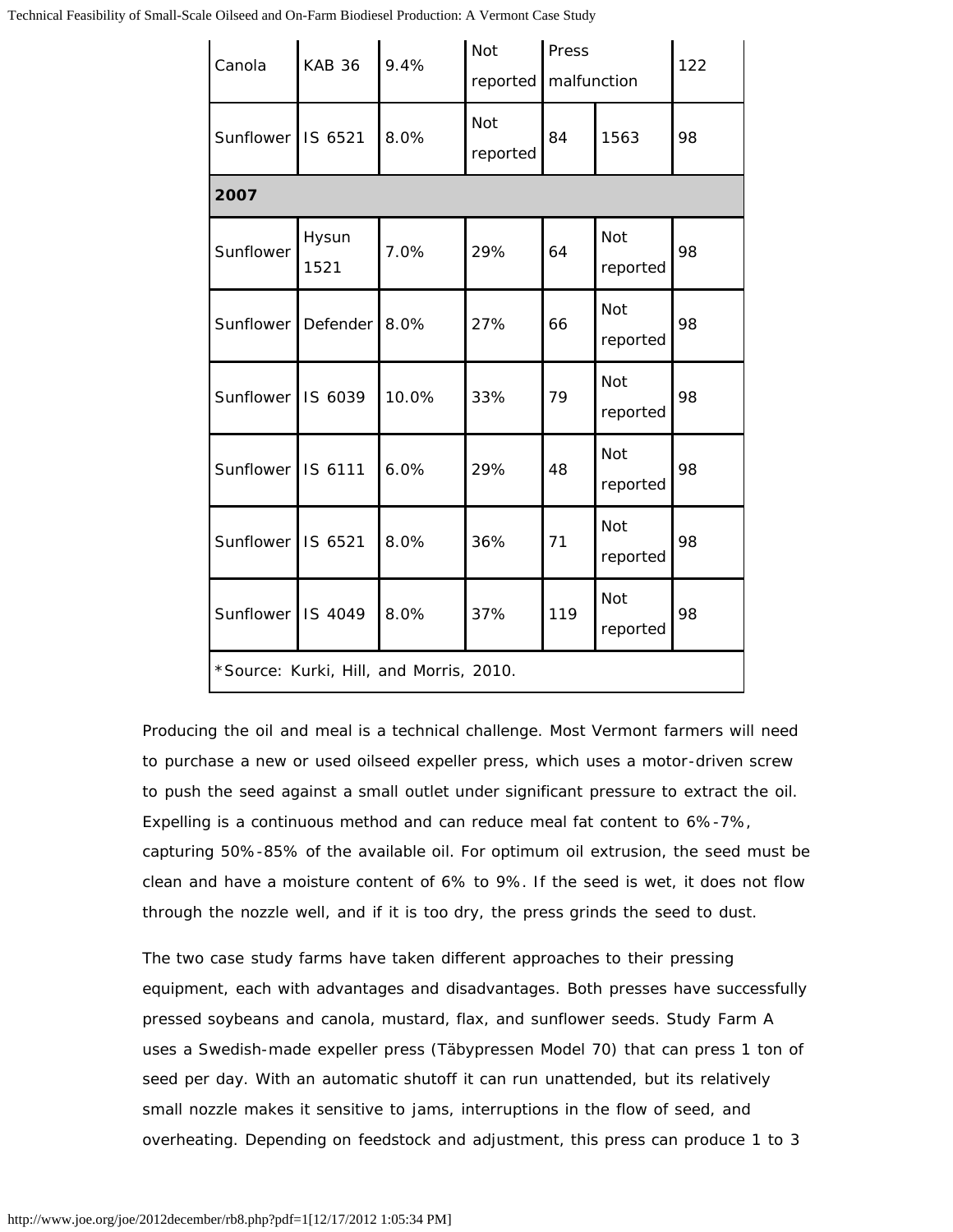gallons of oil per hour (equating to 23,000-35,000 gallons of oil per year if run 24 hours per day).

Study Farm B purchased both a Chinese-made press (*Anyang* Gemco Energy Machinery Co., Ltd GC-80A) and a German-made press (KernKraft 40), along with a pellet mill. The Gemco press has the capacity to press 4 tons of seed per 24-hour day, and the Kern Kraft press can press 0.5 tons per day. The Gemco press has a larger nozzle that is more "forgiving," obviating the need for seed-cleaning (R. Rainville, personal communication, October 16, 2008), but an operator must be present. Seeds pressed at Farm B are yielding 30% to 40% oil by weight, in line with standards for commercial operations (Journey to Forever, 2008).

Meal from both presses requires pelletizing. Farm B's pellet mill expresses the pellets at 180°F, which reportedly makes the meal less likely to mold. The mill pelletizes 1000-1200 lbs of meal per hour, and has successfully pelletized sunflower seed, canola seed, soybeans, grass, manure, and wood.

#### **Nutrient Value of Oilseed Meal**

Samples of soybean, canola, and sunflower meal pressed at Farm A were sent to the UVM Agricultural and Environmental Testing Lab and the DairyOne lab in Ithaca, New York for a comprehensive analysis of their components. Table 3 shows Farm A's seed meal nutrient analyses as compared to typical nutrient values of commercial feeds. The crude protein levels of Farm A's meals compare very favorably with commercial livestock meals. This is important because commercial oilseed meals are fed primarily as a protein source. The amount of fat in Farm A's seed meal samples, however, is very high, at two to twelve times that of the commercial meals. Because too much unsaturated fat can cause digestion problems in ruminants, this may limit the amount of these meals that can be fed to dairy cows, and it indicates that a significant amount of oil is being left in the meal and not extracted by the press (Hutjens, 2001). Complications with meal consistency and content will discount the meal's value as a feed source.

#### **Table 3.**

Nutrient Analysis of Case Study Farm A Oilseed Meals (Dry Matter Basis)

|  | Components (dry matter basis) |  |                                                                                                                                                                                                                                                                                                                                                                                                                                                          |  |  |  |  |  |  |  |
|--|-------------------------------|--|----------------------------------------------------------------------------------------------------------------------------------------------------------------------------------------------------------------------------------------------------------------------------------------------------------------------------------------------------------------------------------------------------------------------------------------------------------|--|--|--|--|--|--|--|
|  |                               |  | $ DM CP $ Fat NEL $ TDN $ ADF NDF $ Ca P $ Ash                                                                                                                                                                                                                                                                                                                                                                                                           |  |  |  |  |  |  |  |
|  |                               |  | $\Big  ( \%) \Big  ( \%) \Big  ( \%) \Big  ( \% ) \Big  ( \%) \Big  ( \%) \Big  ( \%) \Big  ( \%) \Big  ( \%) \Big  ( \%) \Big  ( \%) \Big  ( \%) \Big  ( \%) \Big  ( \%) \Big  ( \%) \Big  ( \%) \Big  ( \%) \Big  ( \%) \Big  ( \%) \Big  ( \%) \Big  ( \%) \Big  ( \%) \Big  ( \%) \Big  ( \%) \Big  ( \%) \Big  ( \%) \Big  ( \%) \Big  ( \%) \Big  ( \%) \Big  ( \%) \Big  ( \%) \Big  ( \%) \Big  ( \%) \Big  ( \%) \Big  ( \%) \Big  ( \%) \Big $ |  |  |  |  |  |  |  |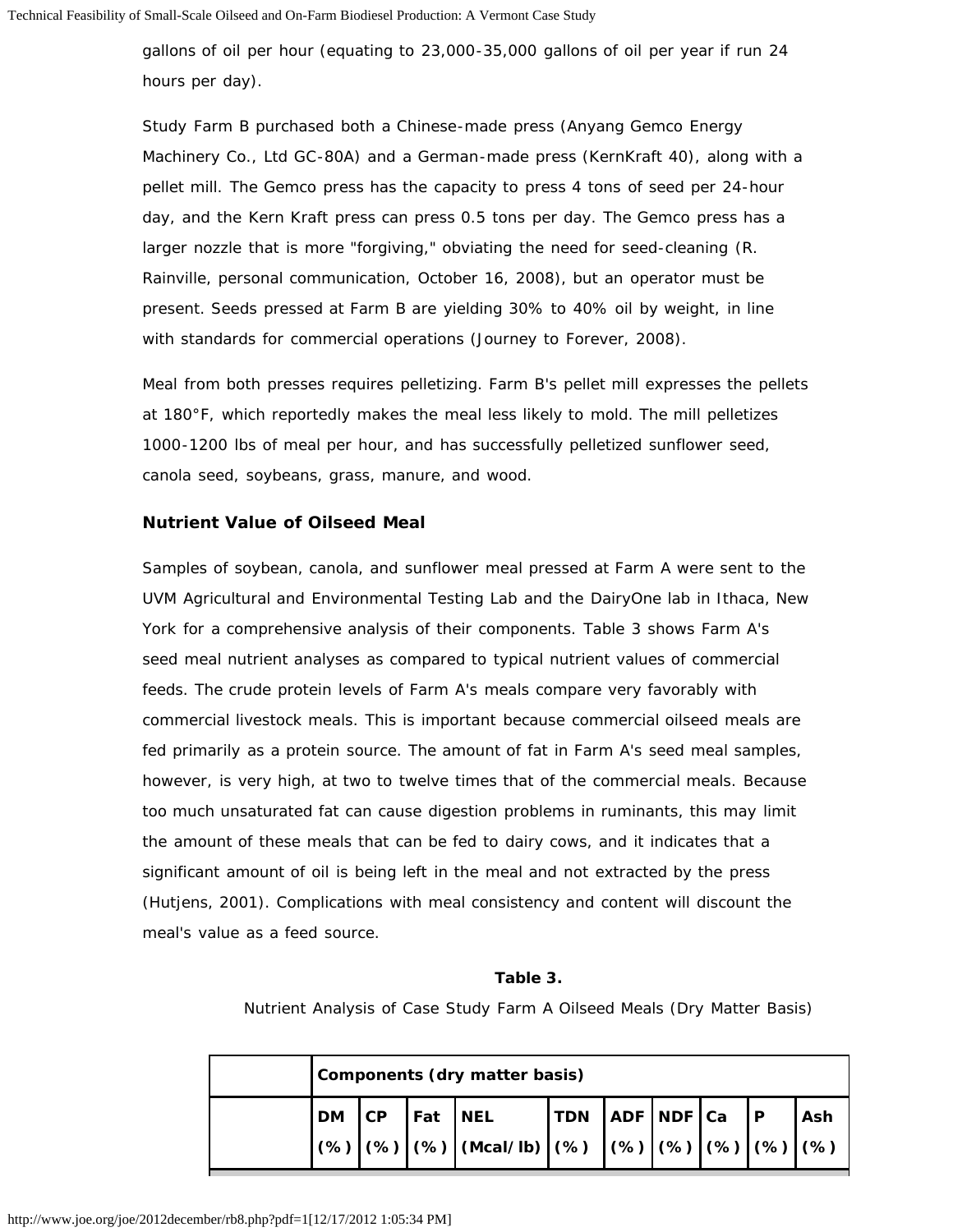| Soybean meals                                        |      |      |           |      |       |      |      |      |      |              |
|------------------------------------------------------|------|------|-----------|------|-------|------|------|------|------|--------------|
| Oct 2006<br>sample,<br><b>UVM</b>                    | 87.0 | 54.4 | 13.0 1.05 |      | 97.8  | 10.0 | 12.0 | 0.37 | 0.96 | 5.7          |
| Jan 2007<br>sample,<br>DairyOne                      | 93.1 | 40.0 | 12.9      | 0.98 | 92.0  | 11.5 | 18.1 | 0.33 | 1.12 | 6.0          |
| Commercial<br>soybean<br>meal,<br>extruded<br>140°C* | 89.0 | 46.0 | 5.5       | 0.92 | 87.0  | 8.0  | 10.0 | 0.3  | 0.68 | not<br>given |
| <b>Canola meals</b>                                  |      |      |           |      |       |      |      |      |      |              |
| Oct 2006<br>sample,<br><b>UVM</b>                    | 90.5 | 39.0 | 23.6 1.12 |      | 105.3 | 25.3 | 36.3 | 0.72 | 1.24 | 5.9          |
| Jan 2007<br>sample,<br>DairyOne                      | 89.0 | 34.7 | 28.5      | 1.21 | 100.0 | 26.0 | 34.9 | 0.7  | 0.95 | 5.1          |
| Commercial<br>canola<br>meal,<br>extruded*           | 92.0 | 38.0 | 3.0       | 0.79 | 72.0  | 18.0 | 36.0 | 0.3  | 1.0  | not<br>given |
| <b>Sunflower meals</b>                               |      |      |           |      |       |      |      |      |      |              |
| Oct 2006<br>sample,<br><b>UVM</b>                    | 90.9 | 33.8 | 17.1      | 0.98 | 92.6  | 36.5 | 52.3 | 0.33 | 1.12 | 5.3          |
| Jan 2007<br>sample,<br>DairyOne                      | 95.8 | 23.2 | 24.0      | 1.05 | 87.0  | 30.3 | 50.9 | 0.37 | 0.96 | 5.3          |
| Commercial<br>sunflower<br>meal, with                | 90.0 | 34.0 | 2.1       | 0.63 | 57.0  | 33.0 | 40.0 | 0.23 | 1.03 | not<br>given |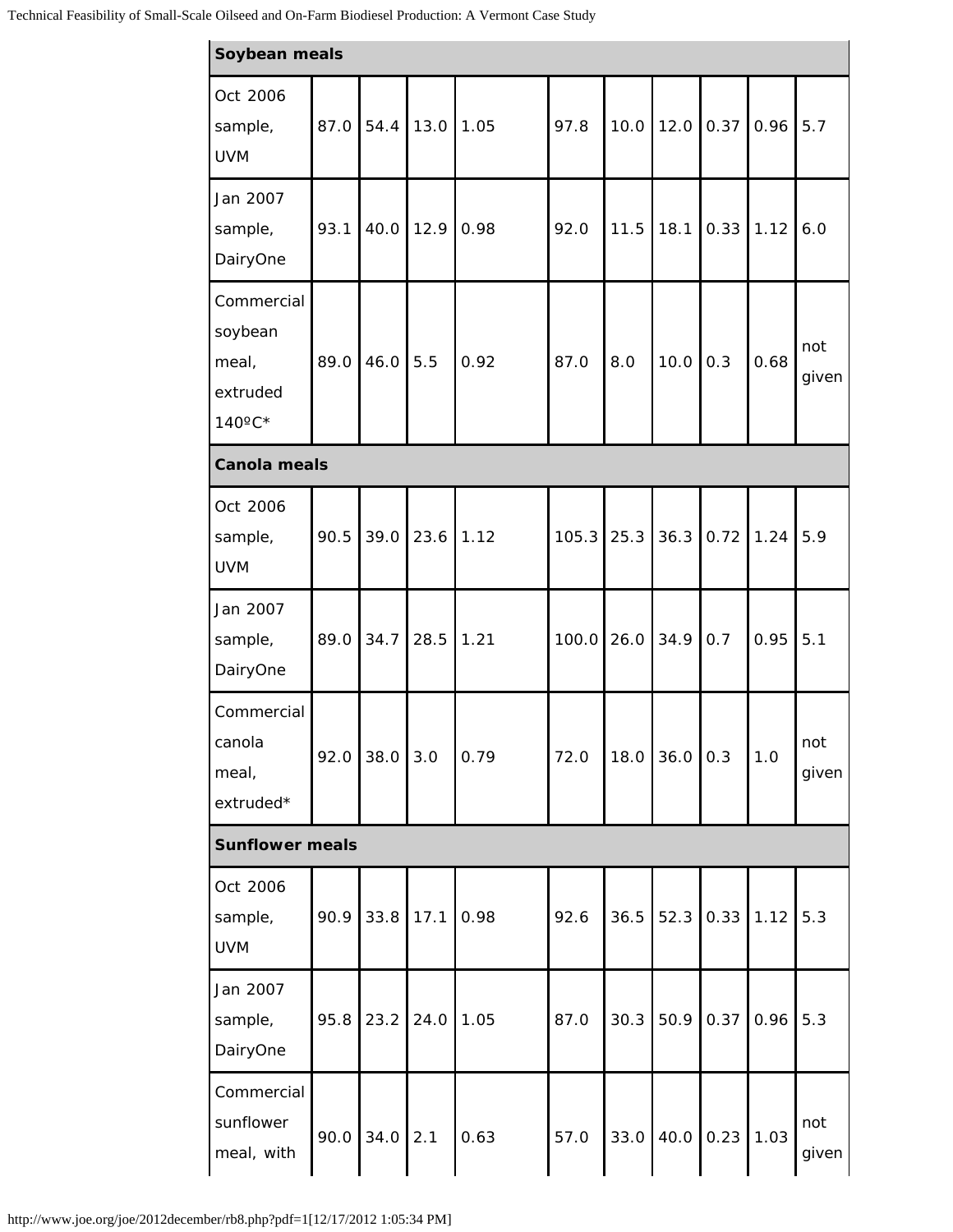| hulls <sup>*</sup>                                                            |  |  |  |  |  |  |  |  |  |
|-------------------------------------------------------------------------------|--|--|--|--|--|--|--|--|--|
| Abbreviations: ADF, acid detergent fiber; Ca, calcium; CP, crude protein; DM, |  |  |  |  |  |  |  |  |  |
| dry matter; NDF, neutral detergent fiber; NEL, net energy for lactation; P,   |  |  |  |  |  |  |  |  |  |
| phosphorus; TDN, total digestible nutrients. *Source: Maiga, Marx, Crary, &   |  |  |  |  |  |  |  |  |  |
| Linn, 1997                                                                    |  |  |  |  |  |  |  |  |  |

### **Biodiesel Production**

Small-scale biodiesel production operations are relatively easy to establish, and Extension professionals have responded to the interest of farmers and hobbyists with educational publications (Fortson, 2006; Nowatzki, Swenson, & Wiesenborn, 2007; Schumacher, 2007). From a technical perspective, on-farm biodiesel production in Vermont is no different, requiring adequate, heated space for the operations; the necessary equipment; careful space and site planning; safety measures; and processes to optimize productivity and quality.

Neither of the case study farms' new biodiesel production facilities was fully operational at the time of the research data collection, although Farm A has been making biodiesel with smaller and older equipment for several years. Farm A's new biodiesel facility has a batch capacity of 400 gallons and is located in the same building as its oilseed processing facility. The facility was designed in cooperation with an engineering firm to ensure that safety concerns and environmental issues associated with biodiesel production were addressed. Farm B's biodiesel building houses both oil presses, the pellet mill, and a BioPro 190 biodiesel processor with Incosept technology and T76 dry wash columns. Farm B's facility can process 100 gallons of biodiesel per day.

## **Conclusions & Implications**

Farm-scale production of oilseed crops, vegetable oil and meal, and biodiesel in Vermont is technically feasible. Data from UVM Extension field trials show that oilseed crops in Vermont can attain yields comparable to national averages, especially as access to harvesting equipment and experience with harvesting techniques improve. Farm-scale expeller presses appear to produce meal and oil of adequate quality for on-farm use or sale to other farmers. Additional experience in drying seeds to the correct moisture and fine-tuning the pressing process will help reduce fat content in the meal and improve the efficiency of oil production.

As more Vermont farmers experiment with oilseed crops, the development of local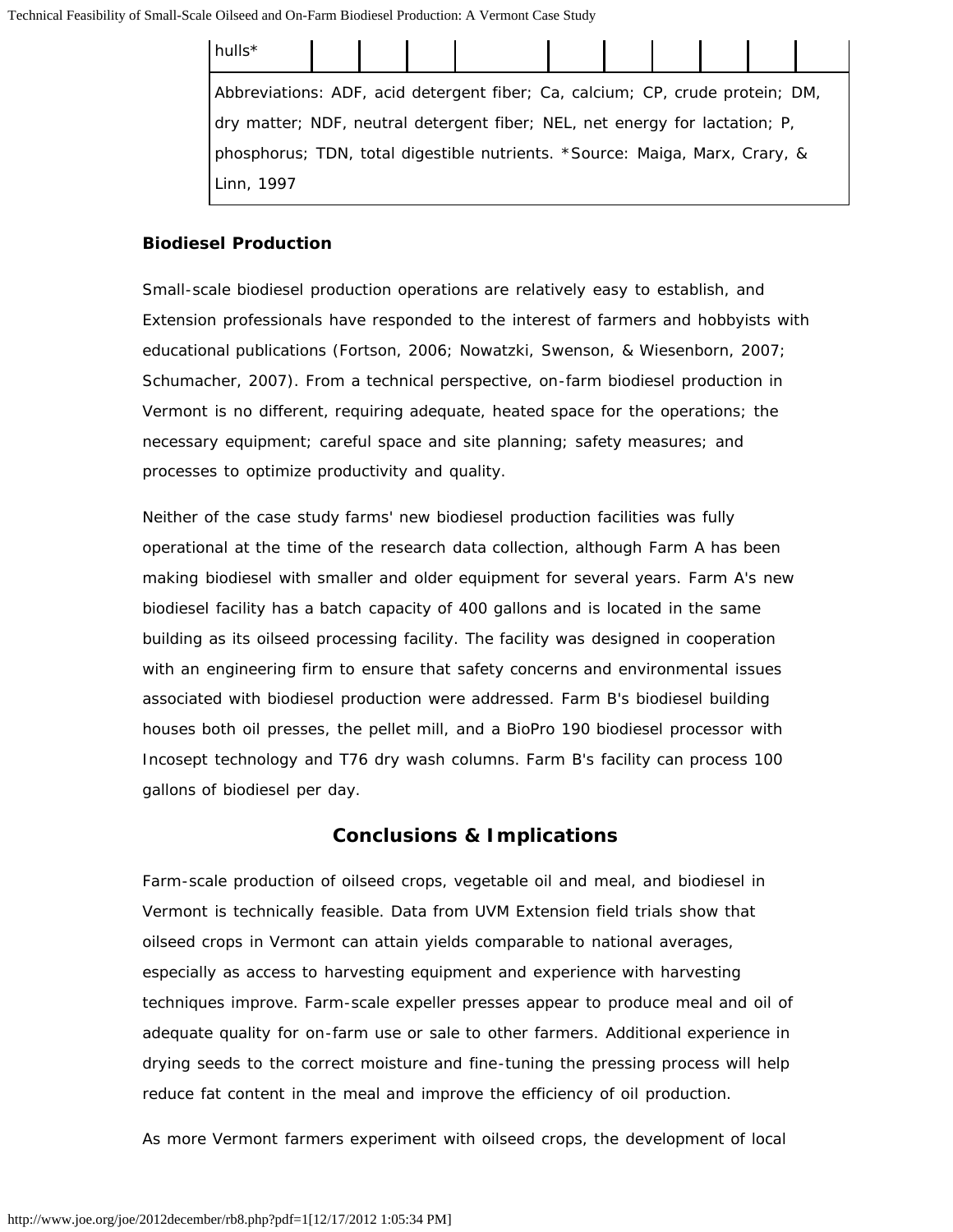expertise among the farm and Extension communities should help new growers. Farmers, processors, and other business owners involved in oilseed crop production should continue to build networks for developing and sharing local expertise in harvesting, processing, distribution, and sales.

Many economic issues remain, including the cost of equipment, optimizing the size of operation, the relative value of the meal compared to commercial products, and comparison of the cost of the end product with commercial diesel fuel. In addition, meeting regulatory requirements for on-farm fuel production may impose costs. As with any new product development, however, testing ideas, sharing information, and ingenuity will likely enable Extension to assist other farmers in producing their own diesel fuel and livestock feed.

The experiences of these case study farms indicate the challenges and cooperation that have characterized this research. Farmer initiative, entrepreneurial spirit, engineering trial and error, researcher inquisitiveness, and sharing of ideas among farmers, Extension educators, and others have combined to make these farm experiments work. While they have shown the feasibility of oilseed and biofuel production in Vermont, the experiments also indicate the need for greater exploration of the remaining technical and economic questions. Through additional cooperative research, interested farmers and UVM Extension are continuing to work on finding the answers.

## **References**

Booth, E., Booth, J., Cook, P., Ferguson, B., & Walker, K. (2005). *Economic evaluation of biodiesel production from oilseed rape grown in north and east Scotland.* Edinburgh: SAC Consultancy Division, Scottish Agricultural College.

Carter, C. (Manuscript in preparation). *Economics of biodiesel using canola.* South Perth, Western Australia: Department of Agriculture and Food, Western Australia.

Darby, H., & Hills, K. (2007). *Final report: Oilseed research and demonstration trials*. Burlington, VT: University of Vermont Extension.

Economic Research Service, U.S. Department of Agriculture. (2011). *State fact sheets: Vermont*. Retrieved from: <http://www.ers.usda.gov/StateFacts/VT.htm>

Fortson, L. (2006). 25 by '25: Extension's role in rural energy development. *Journal of Extension* [On-line], 44(5) Article 5TOT3. Available at: <http://www.joe.org/joe/2006october/tt3.php>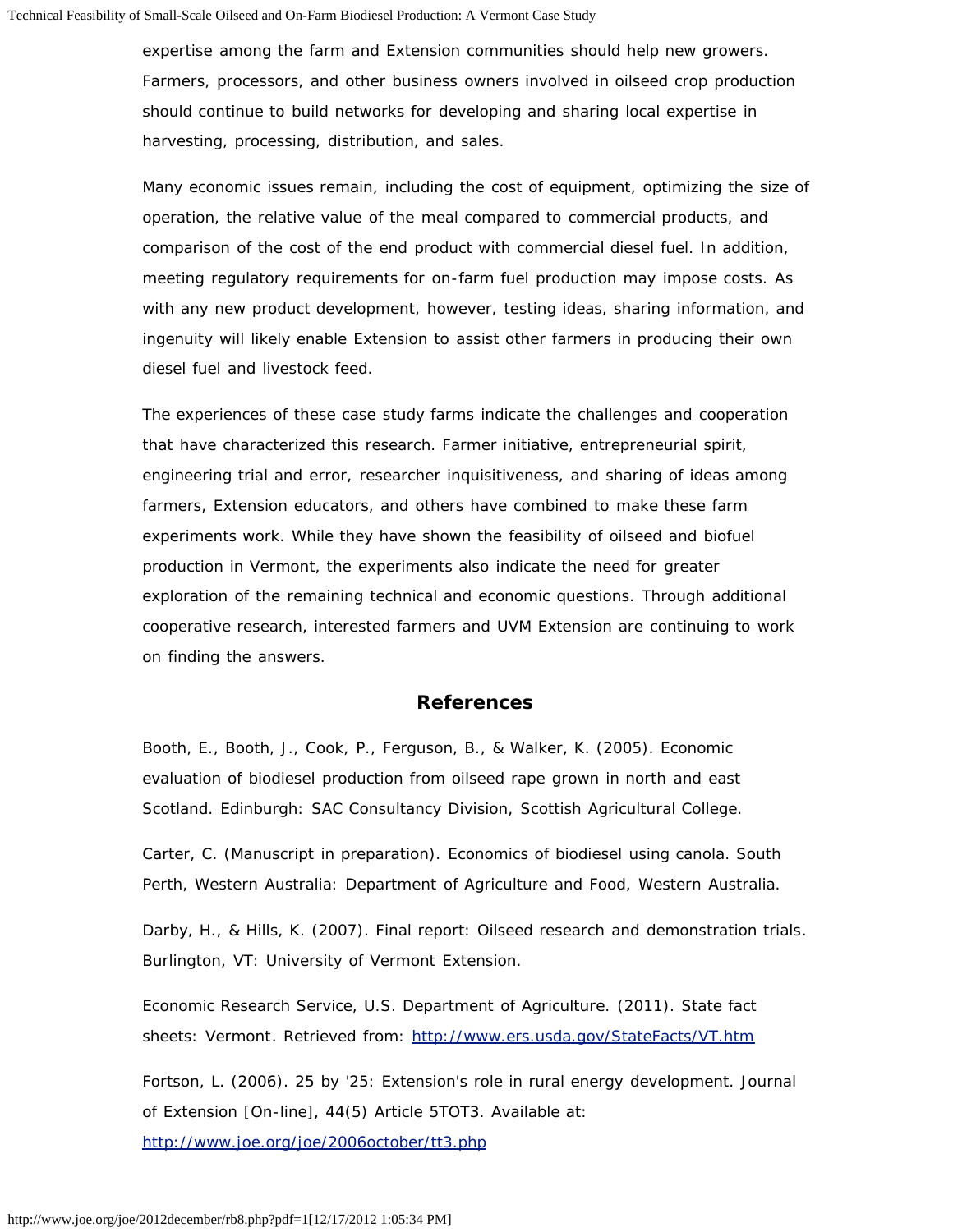Grubinger, V. (2007). *On-farm oil seed production and processing*. Burlington, VT: University of Vermont Extension.

Hutjens, M. (2001). Feeding soybean as an economic alternative. *Illini DairyNet Papers*. Urbana, IL: University of Illinois Extension.

Journey to Forever. (2008). *Oil yields and characteristics.* Retrieved from: [http://www.journeytoforever.org/biodiesel\\_yield.html](http://www.journeytoforever.org/biodiesel_yield.html)

Kandel, H. (2010). *2010 canola variety trials.* Fargo, ND: North Dakota Agricultural Experiment Station and North Dakota State University Extension Service, North Dakota State University.

Kenkel, P., & Holcomb, R. (2008). Feasibility of on-farm or small scale oilseed processing and biodiesel production. In B. English, R. Menard, & K. Jenson (Eds.) *Proceedings of the Transition to a Bio Economy: Integration of Agricultural and Energy Systems Conference* (49-54). Oak Brook, IL: Farm Foundation.

Kingwell, R., & Plunkett, B. (2006). *Economics of on-farm biofuel production*. Invited paper presented at the Bioenergy and Biofuels conference, Novotel Langley, Perth, Australia.

Kurki, A., Hill, A., & Morris, M. (2010). *Biodiesel: The sustainability dimensions*. Butte, MT: ATTRA-National Sustainable Agriculture Information Service.

Maiga, H. A., Marx, G. D., Crary, V. W., & Linn, J. G. (1997). Alternative feeds for dairy cattle in northwest Minnesota: an update. *Dairy Update Issue 126*. St. Paul, MN: Department of Animal Science, University of Minnesota.

National Agricultural Statistics Service, U.S. Department of Agriculture. (2011). *Crop Production Historical Track Records.* Washington, D.C.: Author.

Nowatzki, J., Swenson, A., & Wiesenborn, D.P. (2007). *Small-scale biodiesel production and use*. AE-1344. North Dakota State University.

Putnam, D. H., Oplinger, E. S., Hicks, D. R., Durgan, B. R., Noetzel, D. M., Meronuck, R. A., et al. (2000). *Alternative field crops manual: sunflower*. Madison, WI: College of Agricultural and Life Sciences and Cooperative Extension Service, University of Wisconsin-Madison.

Schumacher, J. (2007). *Small scale biodiesel production: an overview*. Agricultural Marketing Policy Paper No. 22. Montana State University.